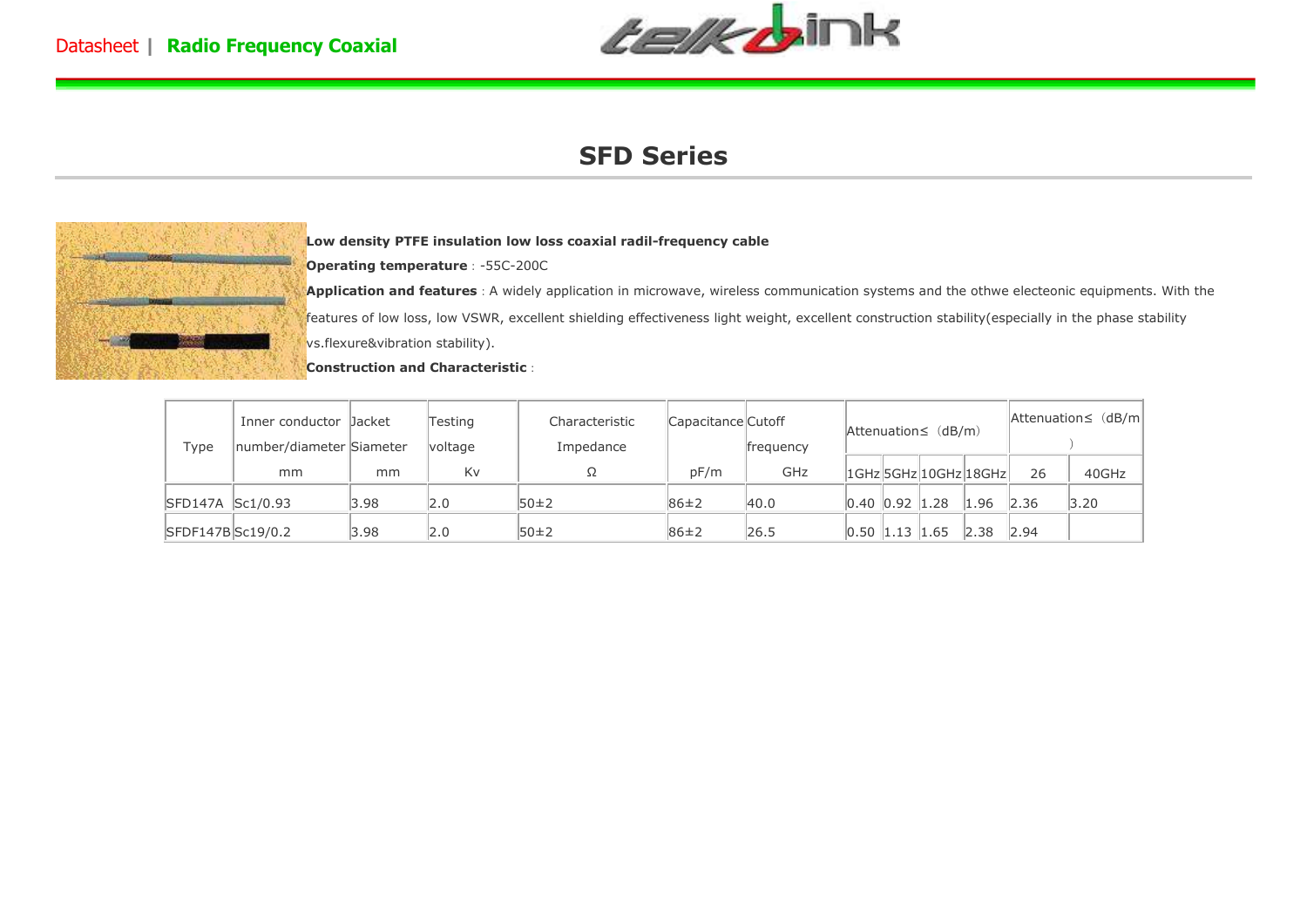## **RG Series**

## **PTFE insulation coaxial radio-frequency cable**

**Operating temperature**:-55C-200C

**RANDA** 

**Application and features**:This kinds of cable are used in wireless communication,broadcast and military equipments for transmission of radio frequency signals.with the features of light weight,good flexibility,high temperature-resistant,moist-resistant,corrosion-resistant and flame-retardment .

### **Construction and Characteristic**

|                 | Inner conductor | Insulation      | <b>Jacket</b>   | Characteristic | Attenuation | Testing voltage |
|-----------------|-----------------|-----------------|-----------------|----------------|-------------|-----------------|
| Type            | number/diameter | Diameter        | Diameter        | Impedance      |             |                 |
|                 | mm              | mm              | mm              | Ω              | $\leq$ dB/m | kv              |
| <b>RG178B/U</b> | 7/0.10          | $0.84 \pm 0.05$ | $1.80 \pm 0.10$ |                | 108.4       | 2.0             |
| <b>RG316/U</b>  | 7/0.17          | $1.52 \pm 0.08$ | $2.49 \pm 0.10$ |                | 68.9        | 2.0             |
| RG316DT/U       | 7/0.17          | $1.52 \pm 0.08$ | $2.9 \pm 0.10$  |                | 68.9        | 2.0             |
| <b>RG141A/U</b> | 1/0.94          | $2.95 \pm 0.12$ | $4.32 \pm 0.12$ | 50±2           | 28.3        | 5.0             |
| <b>RG142B/U</b> | 1/0.94          | $2.95 \pm 0.12$ | $4.95 \pm 0.12$ |                | 38.6        | 5.0             |
| <b>RG400</b>    | 19/0.20         | $2.95 \pm 0.12$ | $4.95 \pm 0.12$ |                | 34.4        | 5.0             |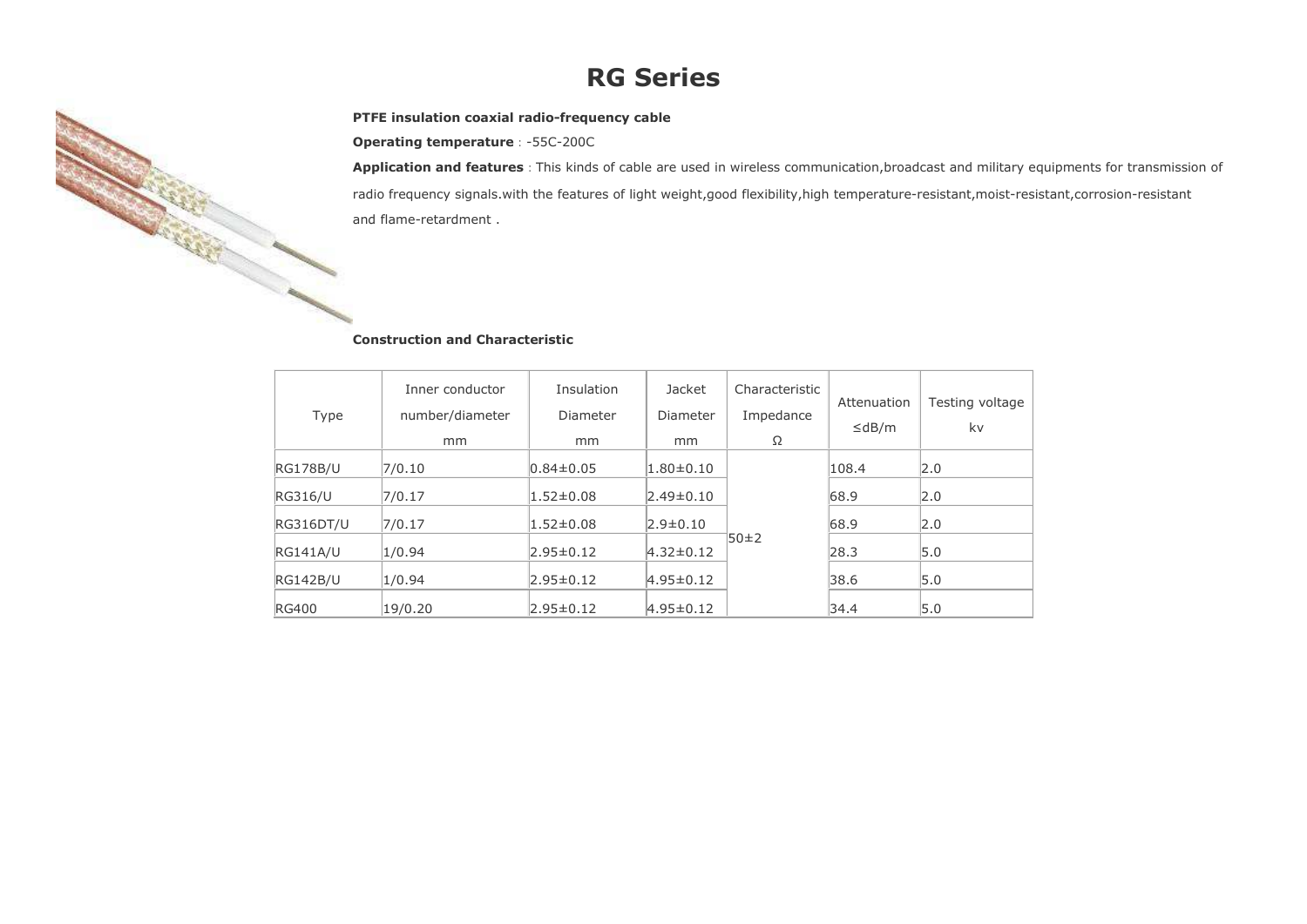# **SFR Series**



## **PTFE insulation semi-flexible coaxial radio-frequency cable**

**Application and features**: This kinds of cable are used for internal connection in black box,base station of mobile, delay line,microwave,radio-frequency equipment and all other electronic equipment. with the features of excellent flexibility, low VSWR, excellent shielding effectiveness.

#### **Size structure:**

| Type          | Inner conductor |          | Insulation<br>Diameter |       | Outer conductor |       | Jacket                   |       |
|---------------|-----------------|----------|------------------------|-------|-----------------|-------|--------------------------|-------|
|               | Material        | inch     | Material               | inch  | Material        | inch  | Material                 | inch  |
| SFR86         | sct             | 1/0.0201 | <b>PTFE</b>            | 0.063 |                 | 0.086 | $\overline{\phantom{m}}$ |       |
| SFR86FEP      | sct             | 1/0.0201 | <b>PTFE</b>            | 0.063 |                 | 0.086 | FEP                      | 0.105 |
| <b>SFR141</b> | sct             | 1/0.0362 | <b>PTFE</b>            | 0.117 |                 | 0.138 |                          |       |
| SFR141CU      | <b>SC</b>       | 1/0.0362 | <b>PTFE</b>            | 0.117 |                 | 0.138 |                          |       |
| SFR141FEP     | sct             | 1/0.0362 | <b>PTFE</b>            | 0.117 |                 | 0.138 | FEP                      | 0.168 |

#### **Performance:**

| Type          | Characteristic<br>Impedance<br>Ω | $0.4$ GHz | Attenuation<br>dB/m<br>3GHz | 6GHz | Insulation<br>resistance<br>$>$ M $\Omega$ ·m | <b>Voltage</b> | $\circ$ C   | Temperature Minimum Bend<br>Radius mm |
|---------------|----------------------------------|-----------|-----------------------------|------|-----------------------------------------------|----------------|-------------|---------------------------------------|
| SFR86         | 50                               | 0.41      | 1.22                        | 1.81 | $10^8$                                        | 850            | $-65 - 165$ | 6                                     |
| SFR86FEP      | 50                               | 0.41      | 1.22                        | 1.81 | $10^8$                                        | 850            | $-65 - 165$ | 6                                     |
| <b>SFR141</b> | 50                               | 0.22      | 0.69                        | 1.06 | $10^8$                                        | 2500           | $-65 - 165$ | 11                                    |
| SFR141CU      | 50                               | 0.22      | 0.69                        | 1.06 | $10^8$                                        | 2500           | $-65 - 165$ | 11                                    |
| SFR141FEP     | 50                               | 0.22      | 0.69                        | 1.06 | $10^8$                                        | 2500           | $-65 - 165$ | 11                                    |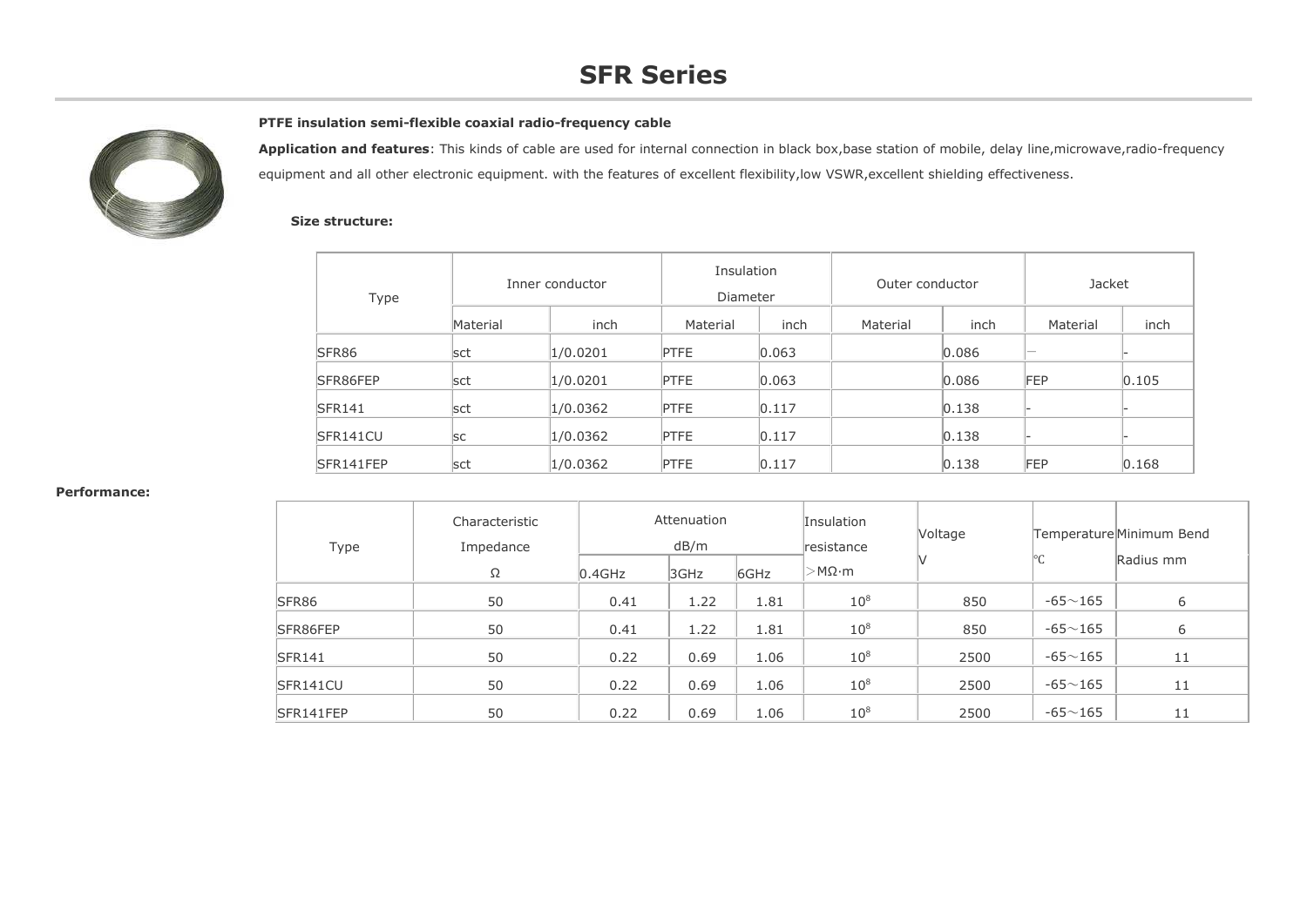# **SFF Series**

## **Solid PTFE insulation coaxial radio-frequency cable**



**Application and features:**This kinds of cable are used for transmission of radio frequency signals in wireless communication,broadcast and other

electronic equipment with similar technology.with the features of light weight,Good flexibility,high temperature-resistant,moist-resistant,corrosion-

resistant and flame-retardment

#### Type Inner conductor number/diametermm InsulationDiametermm Jacket Diametermm Characteristic Impedance Ω Attenuation ≤dB/m Testing voltage kv 30MHz 3000MHz SFF-50-1 | 7/0.10 | 0.87 | 1.8 50  $0.33$  3.4 1.2 SFF-50-1.5-1 7/0.18 1.5 2.55 0.19 2.0 2.0 SFF-50-1.5-2 7/0.18 1.5 3.2 0.19 2.0 2.0 SFF-50-2-1 1/0.73 2.2 3.3 0.12 1.27 3.0 SFF-50-2-2 1 1/0.73 2.2 4.0 0.12 0.12 1.27 3.0 SFF-50-3-1 1/0.93 3.0 4.5 0.086 0.95 4.2 SFF-50-3-2 1/0.93 3.0 5.5 0.086 0.95 4.2 SFF-50-5 | 1/1.48 | 4.6 | 6.4 | | 0.057 | 0.67 | 6.5 SFF-50-7 7/0.82 7.3 9.2 0.044 0.52 10 SFF-50-9 7/1.0 9.0 11.0 0.030 0.45 12 SFF-75-1 | 1/0.17 | 0.87 | 1.8 75  $0.28$  2.9 1.0 SFF-75-1.5-1 7/0.10 1.5 2.55 0.20 2.0 1.8 SFF-75-1.5-2 7/0.10 1.5 3.2 0.20 0.20 2.0 1.8 SFF-75-3-1 1/0.55 3.0 4.5 0.086 0.95 3.6 SFF-75-3-2 1/0.55 3.0 5.5 0.086 0.95 3.6 SFF-75-5 | 1/0.82 | 4.6 | 6.4 | | 0.057 || 0.66 | 5.5 SFF-50-1-51 7/0.10 0.84 1.8 50 400 108.3 2 SFF-50-1-52

### **Construction and Characteristic:**